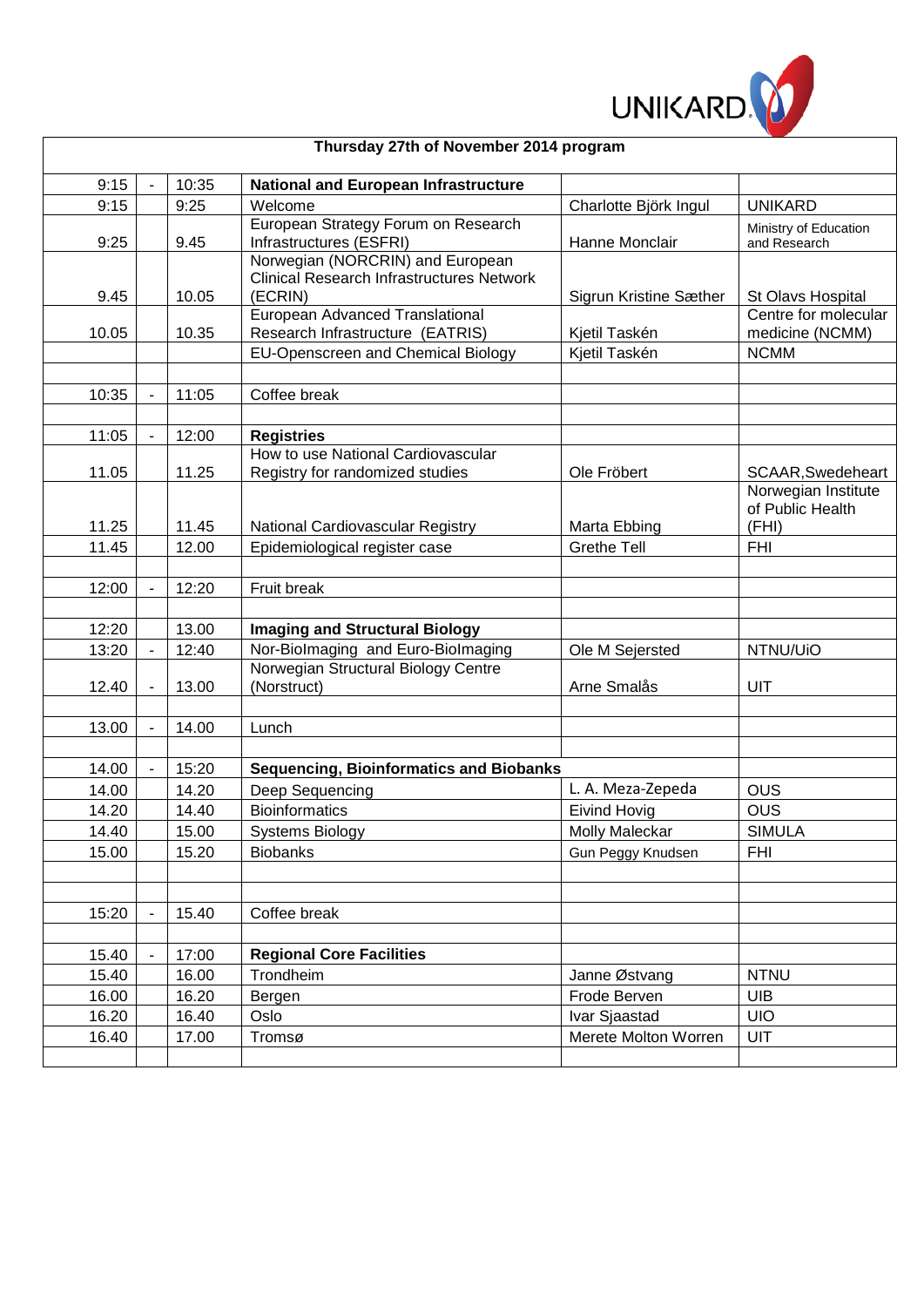

#### **Dear researcher,**

The UNIKARD infrastructure seminar is primarily aimed at postdocs and scientists who are in the process of establishing their own research and research group. The seminar will be held in English and provide the researcher with essential information on advanced scientific equipment, large-scale research facilities, scientific databases and collections, translational medicine and electronic infrastructure.

You will also learn about simulation of the behavior of a biological system, biomedical innovations, innovative biological and medical imaging technologies, methods for sequencing DNA molecules, how to use national registries for clinical research, the use of national core facilities, prediction and modelling of protein or RNA structure.

# **ESFRI** European Strategy Forum on Research Infrastructures

ESFRI's objective is to identify and to address the scientific needs of research infrastructures in Europe. Its mission is to support a coherent and strategy-led approach to policy-making on new and existing pan-European and global research infrastructures. ESFRI facilitates multilateral initiatives leading to the better use and development of research infrastructures, acting as an incubator for decision-making processes

[\(http://eu-openscreen.eu/index.php?id=esfri\)](http://eu-openscreen.eu/index.php?id=esfri)

### **ECRIN** European Clinical Research Infrastructures Network

ECRIN is a European network dedicated to improving the health of patients and citizens across the world through clinical research. ECRIN supports, services, coordinates, and manages high-quality, independent, and fully transparent multinational clinical research. ECRIN synergizes the capacities and capabilities of national clinical research. ECRIN strives for harmonization of European clinical research. By facilitating clinical research across Europe, ECRIN contributes to the achievement of the 'European Research Area' and the 'society of knowledge' and adds to European competitiveness. [\(www.ecrin.org\)](http://www.ecrin.org/)

### **NorCRIN** Norwegian Clinical Research Infrastructures Network

NorCRIN wishes to develop and strengthen the national network of research infrastructure. NorCRIN's aim is to facilitate clinical research by supporting the many complex elements of this type of research, such as study design, the application process, conduction and GCP reporting (Good Clinical Practice). The main objective is to strengthen and simplify the collaboration within all categories of clinical research in Norway. NorCRIN is the Norwegian part of ECRIN. The Ministry of Health and Care Services in Norway initiated the founding of NorCRIN, and Trondheim University Hospital (St. Olavs Hospital) is responsible for coordinating and operating the network. [\(www.norcrin.no\)](http://www.norcrin.no/)

**EATRIS** European Advanced Translational Research Infrastructure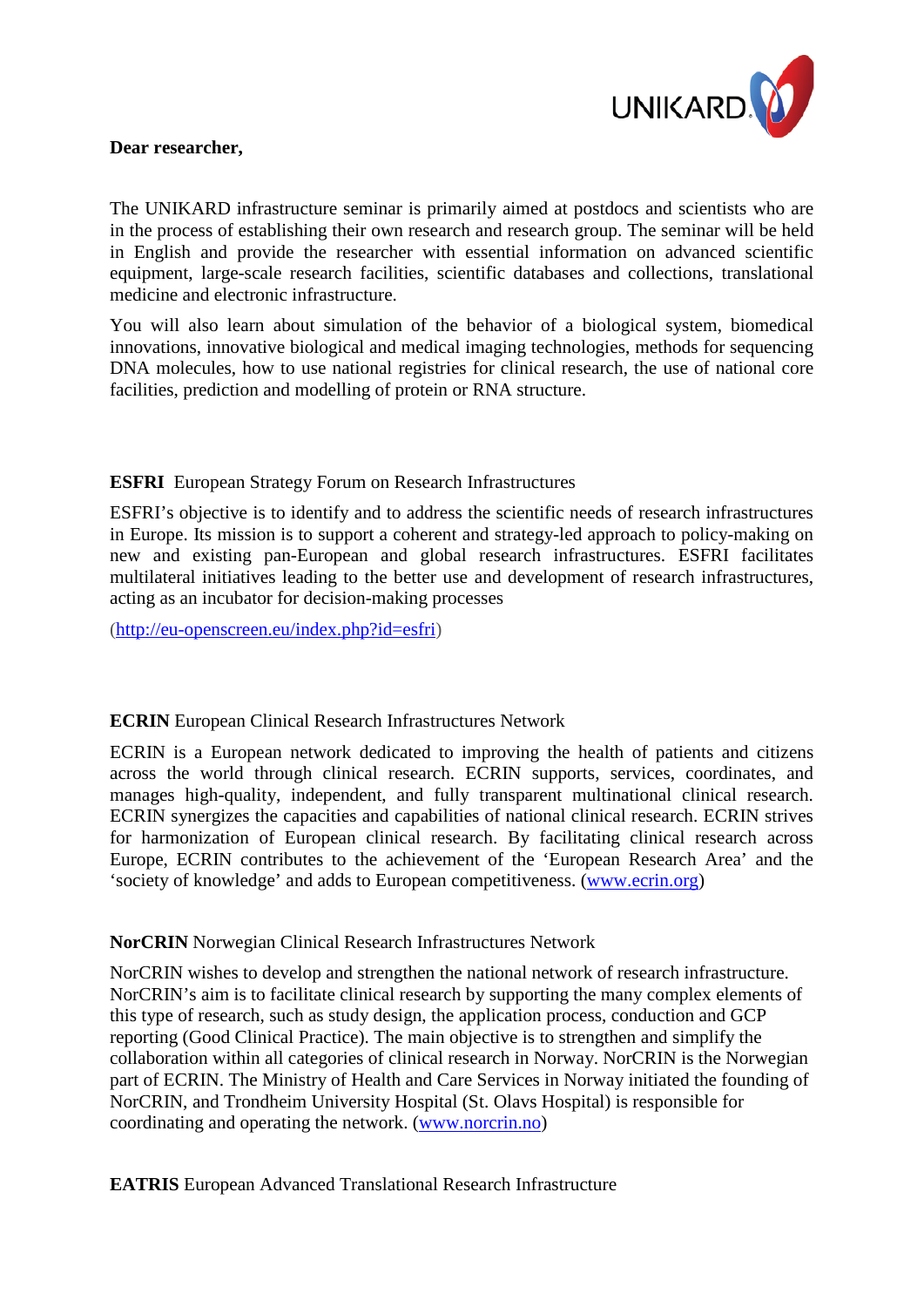

EATRIS Centre Norway is a Norwegian node for the European Advanced Translational Research Infrastructure in Medicine Translational medicine is the transformation of laboratory research outcomes into new ways to diagnose and treat patients to improve the health of millions of people worldwide. It takes promising biomedical innovations 'from bench to bedside' and bridges clinical needs from bedside to bench.

EATRIS provides a new development pathway, open to researchers and companies in need of support for advancing biomedical innovations. EATRIS comprises over 70 leading academic institutions across Europe, each renowned for its individual skills and high-end research facilities. [\(www.eatris.eu\)](http://www.eatris.eu/).

### **EU-OPENSCREEN**

A European Infrastructure of Open Screening Platforms for Chemical Biology. Building a sustainable European infrastructure for Chemical Biology, supporting life science research and its translation to medicine, agriculture, bioindustries and society. The aim of EU-OPENSCREEN is the discovery of biologically active substances in all areas of the Life Sciences by providing transnational open access to the most advanced technologies, chemical and biological resources, and expertise and harnessing the rich chemistry knowledge of Europe in a common compound collection to advance the elucidation of the molecular mechanisms of complex biological phenomena. [\(www.eu-openscreen.eu\)](http://www.eu-openscreen.eu/)

**Euro**‐**BioImaging** is a large‐scale pan‐European research infrastructure project on the European Strategy Forum on Research Infrastructures [\(ESFRI\)](http://ec.europa.eu/research/infrastructures/index_en.cfm?pg=esfri) Roadmap The mission is to build a distributed imaging infrastructure across Europe that will provide open access to innovative biological and medical imaging technologies for European researchers. The project is funded by the EU and currently the consortium is finalizing the basic principles for the operation of future EBI organization. [\(www.eurobioimaging.eu\)](http://www.eurobioimaging.eu/).

**Nor-BioImaging** was established in 2011 as the Norwegian national participant organization towards Euro-BioImaging, and replaced the former NorMIC consortium for advanced light microscopy and molecular imaging.

### **Norstruct**

The Norwegian Structural Biology Centre (NorStruct) was established in 2003 as a national laboratory for 3D structural analysis within the functional genomics initiative in Norway (FUGE) The Centre offers consulting, service, courses and collaboration to the Norwegian research community in structural biology techniques. The lab is equipped with state-of-the-art instrumentation for the full pipeline from protein production through high throughput crystallization and structure determination to drug discovery related tasks. The NorStruct facilities and competence are divided into three platforms, "Protein production"" (SP1), "Structure determination" (SP2), and "Drug discovery and design" (SP3), which are available to the Norwegian research community through services and collaborative projects. [\(http://norstruct.uit.no\)](http://norstruct.uit.no/).